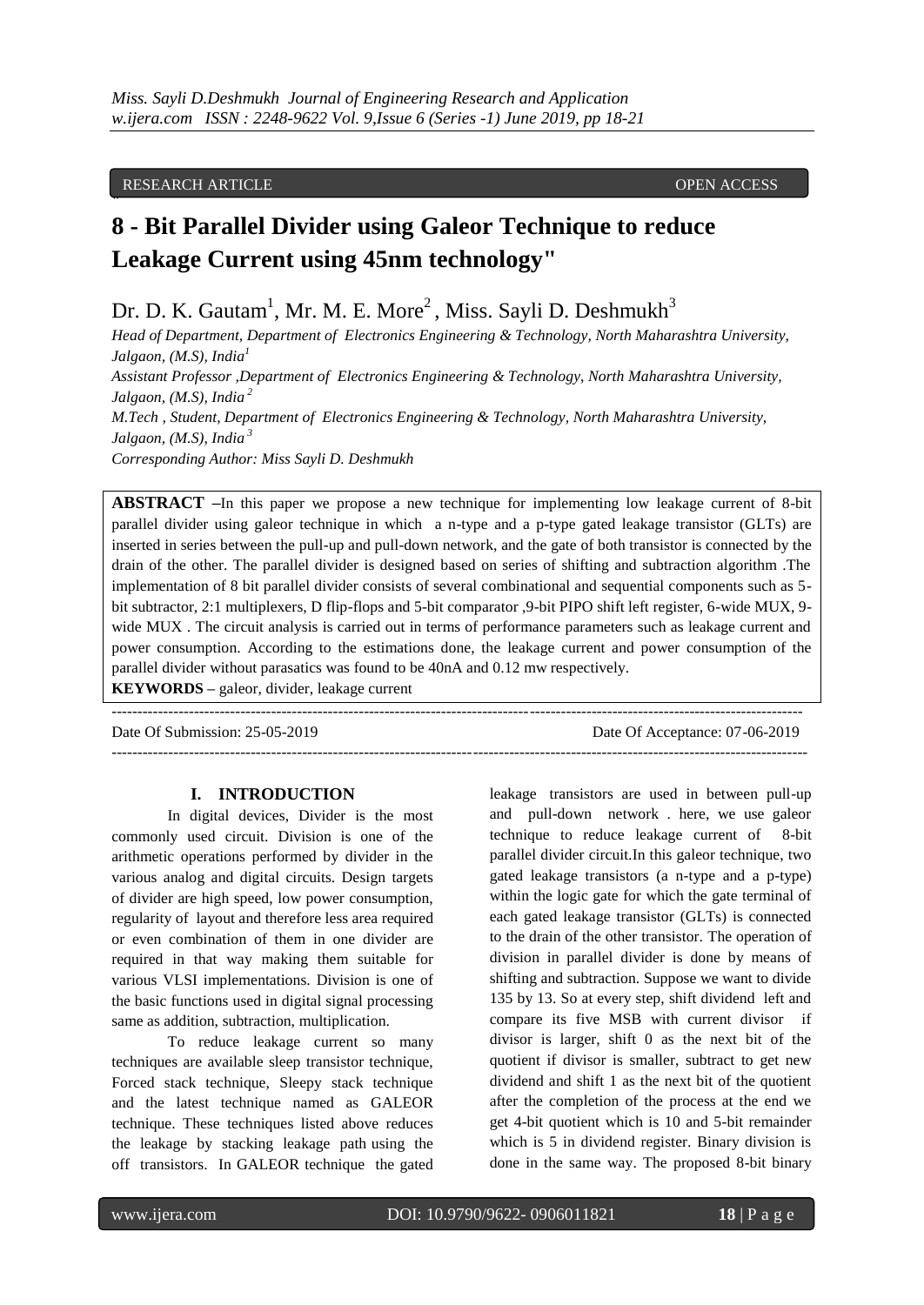parallel divider using GALEOR technique using 45nm is implemented using Tanner EDA tool .

## **II. RELATED WORK**

CMOS is the universally used technology to construct integrated circuits. Static CMOS is the most commonly used logic style which consists of pull down network (PDN) and pull up network (PUN). It is truly an advanced version of the static CMOS inverter with multiple inputs. There are so many methods for leakage power or leakage current control.

Shashank Gautam .et.al. [1] presents paper on "analysis of combination circuit (full adder) is perform using galeor technique" A Full Adder has been designed using these techniques and power dissipation is calculated and is compared with general CMOS logic of Full Adder. Simulation results show the validity of the proposed techniques is effective to save power dissipation and to increase the speed of operation of the circuits to a large extent. the circuit is simulated on LT Spice to reduce leakage current.

Sagar Ekade .et.al. [2] presents paper on "analysis of leakages and leakage reduction methods in USDM CMOS VLSI " circuit in which lector technique , galeor technique are shown for reduction of leakages.

Stuart F. Oberman .et.al. [3] The fundamental issues in the design of a digit recurrence divider are the radix, the choice of allowed quotient digits, and the representation of the intermediate remainder. The radix determines how many bits of quotient are retired in an iteration, which fixes the division latency. Larger radices can reduce the latency, but increase the time for each iteration. Judicious choice of the allowed quotient digits can reduce the time for each iteration, but with a corresponding increase in complexity and hardware. Similarly, different representations of the intermediate remainder can reduce iteration time, with corresponding increases in complexity.

C.P. Wang.et.al. [4] "design of a fast radix -4 SRT divider and its VLSI implementation". In which the design of a fast divider is an important issue in high-speed computing. Instead of finding the correct quotient digit, an estimated quotient digit is first speculated. The speculated quotient digit is used to simultaneously compute the two possible partial remainders for the next step while

the quotient digit is being corrected. Thus, this twostep process does not influence the overall speed. Since the decision making circuits can be implemented with simple gate structures, the proposed divider offers fast speed operation. Based on the physical layout, the circuit takes 247ns for a double precision division (56 bits for fraction part), where the 2 um CMOS technology in MAGIC is employed and simulated.

Bandan kumar bhoi .et.al. [5] paper presents "novel binary divider architecture for high speed VLSI applications". In which novel binary divider architecture for high speed VLSI applications using such ancient methodology which is vedic mathematics. The functionality of the circuits was checked and performance parameters like delay and dynamic power consumption were calculated by xilinx ISE using 90nm CMOS technology. The power consumed 34mw and propagation delay 19.9ns.

## **III. GALEOR TECHNIQUE**

Two gated leakage transistors are placed between the pull up and pull down networks of dynamic circuits which are operated with clock. Gated leakage transistors are Pmos and Nmos. Pmos GLT is placed in between output and pull up network. Nmos GLT is placed in between output and pull down network. The gate terminals of both gated leakage transistors are connected to drain terminals. Otherwise, the drain voltages are controlling the gate terminals of leakage transistors. The leakage current is reduced by the usage of GLT"s . It is done by increasing the resistance from Vdd to Vss as one of the GLT"s enters in to cut off region. It has a setback of low voltage swing even though it reduces the leakage current to large extent. Low logic is not perfectly zero it is larger than 0v and high logic is not exactly Vdd it is lower than Vdd. So, the voltage swing is reduced and increases the delay.

GALEOR technique uses two extra transistors (a n-type and a p-type) called gated leakage transistors (GLTs) inserted in series between pull-up network and pull- down network in each CMOS gate as shown in Fig 1. In this technique high threshold voltage used for gated leakage transistors. Transistor states and stacking effect introduced by the transistors in a GALEOR implemented gate family for all possible input combinations. When we used these technique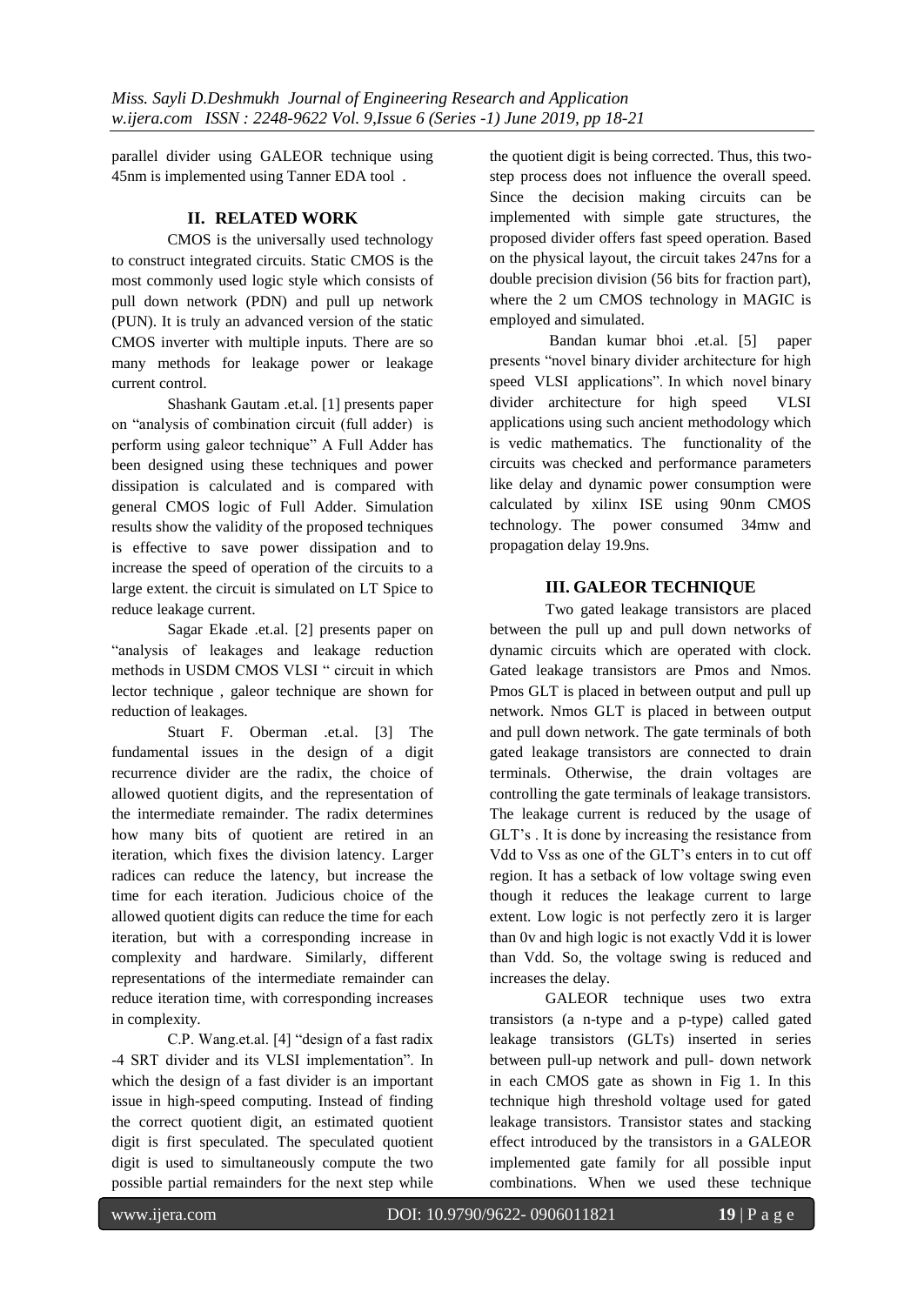GALEOR then voltages of the output wave forms suffered a significant problem. That is, the low signal is very much higher than 0 volt in addition, GALEOR causes high signal much lower than the Vdd. The output wave form as the low signal is 0.2v for GALEOR and the high signal for GALEOR is 3V, rather than 0V and 1.5V, respectively. Similar troubling behaviors are consistently observed for all other gate types such as OR, AND, XOR.



**Fig. 1** Generalised structure for gated leakage transistor

# **IV. 8-BIT DIVIDER USING GALEOR TECHNIQUE**



**Fig.2** Block diagram of 8 bit parallel divider

The operation of divider can be explained in terms of block diagram of fig 2. A shift signal (sh) shifts the dividend one bit left. A subtract signal (su) will subtract the divisor form the five left most bit in the dividend register and set quotient bit (the rightmost dividend register) to '1'. If the divisor is greater than the 4 leftmost dividend bit, the comparator output  $c=0$ , otherwise  $c=1$ . The

control circuit generates the required sequence of shift and subtraction signal. Whenever  $c=1$ , a subtract signal is generated which shows that dividend is greater than or equal to divisor and subtract operation takes place and set rightmost quotient bit '1'

Fig.3 shows schematic representation of 8 bit parallel using galeor technique in which the circuits are represented in a symbolic form. Therefore the output waveforms and leakage current waveforms are shown in fig.4 and fig 5 respectively. Leakage current is less in the circuit in which we use the galeor technique and therefore fig 6 shows the leakage current of the circuit in which we did not use the galeor technique. Then we can compare the result of both the circuits.



**Fig.3** Schematic of 8 bit divider using galeor technique.



**Fig.4** Output of 8-bit parallel divider (135/13)